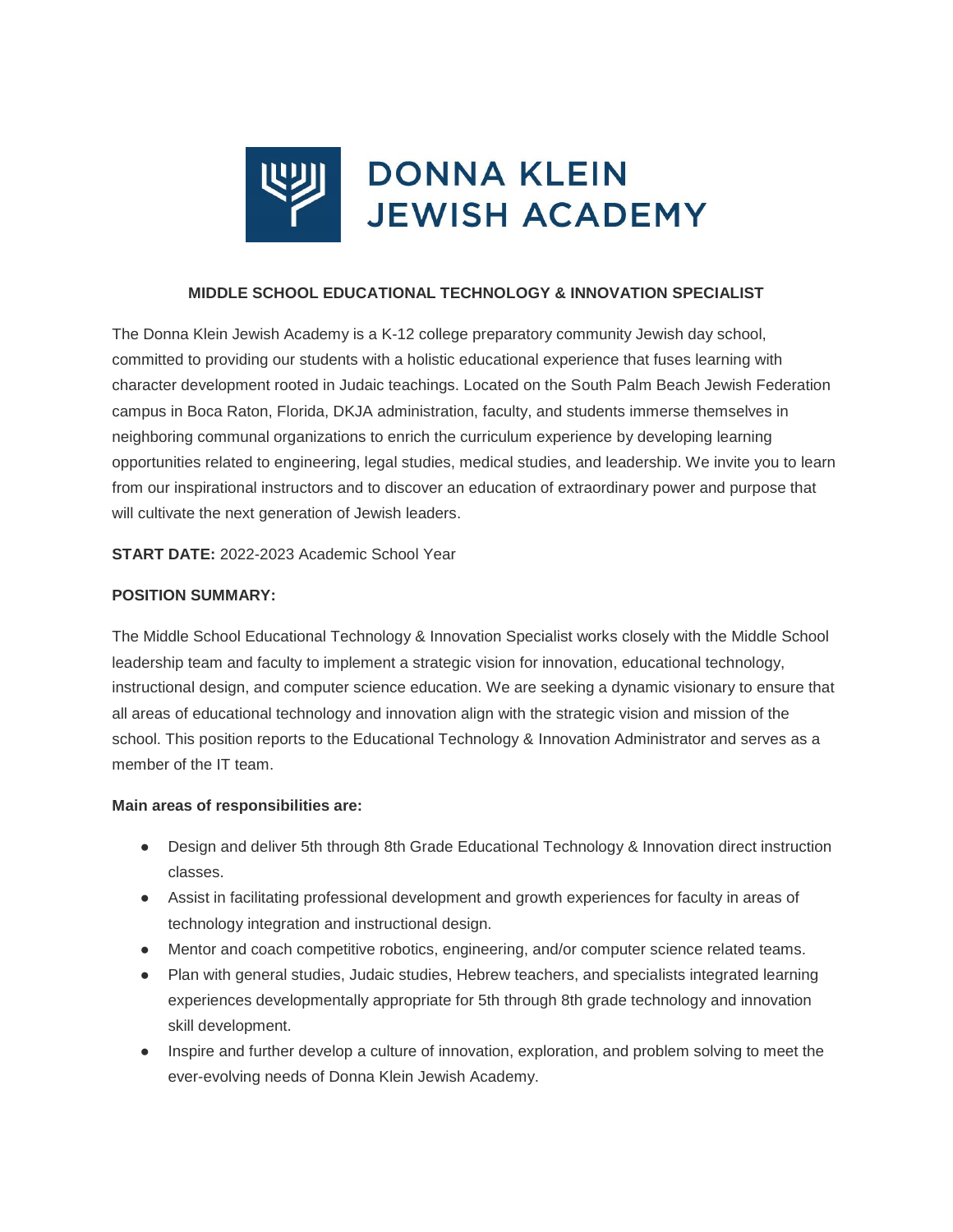### **ESSENTIAL JOB DUTIES:**

- Stay abreast of current technologies, pedagogies, and curriculum trends and collaboratively work to implement those initiatives that further enhance the strategic goals of the school.
- Provide in-service training to faculty as requested.
- In close collaboration with the Middle School leadership team, Educational Technology Administrator, and teachers, plan lessons and provide instruction for students and teachers on essential technology and innovation skills such as: digital fluency skills, digital citizenship, computer science, maker skills (testing, prototyping, iteration, evaluating, 2D/3D design), etc.
- Attend grade-level and department meetings to help teachers in planning and suggest ways to integrate technology through Project-Based Learning (PBL).
- Work collaboratively with the Educational Technology Administrator to make recommendations for technology that supports curricular and administrative goals.
- Assist teachers in using technology effectively for assessing student learning, differentiating instruction, and providing rigorous, relevant, and engaging learning experiences for all students.

## **SKILLS/QUALIFICATIONS:**

- Bachelor Degree required. A Master's Degree in Educational Technology or related field is preferred.
- Experience managing instructional technology or curricular innovation in an educational organization.
- Strong background in a variety of effective instructional strategies such as Design Thinking,, Project and Problem Based Learning, Computer Science Education, Assistive Technology, Instructional Design, etc.
- Extensive and successful background of secondary education.
- Knowledge of Scratch, MakeCode, Python, and Javascript programming languages.
- Knowledge of 2D/3D design software such as Adobe Illustrator, InDesign, TinkerCad, Fusion360, and AutoDesk.
- Strong written and verbal communication skills to facilitate effective communication with students, parents, colleagues, and supervisors.
- Passion, integrity, positive attitude, mission-driven, and self-directed.
- Strong leadership and interpersonal skills.
- Perform other duties as assigned by position and as assigned by supervisors.

# **Compensation and Benefits:**

DKJA offers their employees comprehensive benefits packages including: health, dental, and vision, short and long-term disability, 403b retirement plan, legal plan, supplemental plans and travel assistance. Additionally, we also offer a generous tuition remission discount 75% for children attending DKJA.